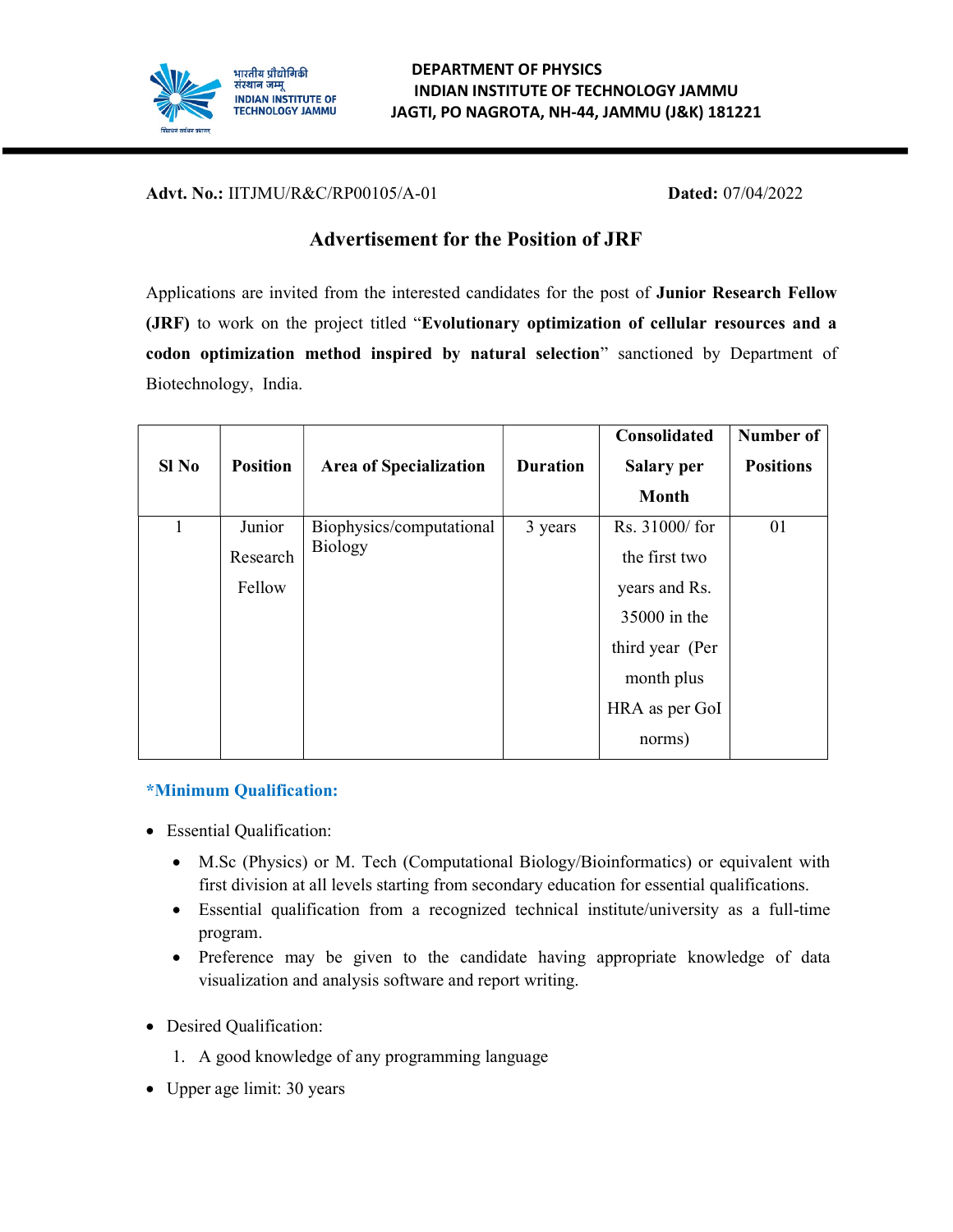## Brief Objective of Project:

Protein synthesis is a resource-intensive process and thus requires the efficient use of protein synthesis machinery. However, the exact mechanism of resource optimization is not well understood. In this project, using computer simulations and big biological datasets, we plan to study the optimization of cellular resources in protein synthesis.

#### Job Description:

The selected candidate is expected to use Matlab or similar programming language for protein synthesis simulation. Writing reports/papers and active participation in the group meeting or journal club are also expected.

#### Application Process:

Duly filled application form along with the requested details, scanned copies of certificates, other supporting documents, should be uploaded through the online portal (https://apply.iitjammu.ac.in/#/home) latest by April 25, 2022. Please apply through the [contract/project staff/JRF/SRF] tab on the referred application portal. Candidates who are already employed should produce a relieving certificate from their employers if selected. The interview will be conducted for all shortlisted candidates. "The selected candidate will be encouraged to apply for the PhD program if he/she satisfies all the criteria for PhD admission. However, the candidate can only be selected through the regular admission process for the PhD program at IIT Jammu."

### Attention:

- 1. The applicant will be responsible for the authenticity of the information, other documents, and photographs submitted.
- 2. Merely possessing the prescribed qualification does not ensure that the candidate would be called for an Interview. The candidates may be shortlisted based on merit and need for the project.
- 3. Shortlisted candidates will be informed by e-mail about the interview. So, the candidate must provide valid e-mail IDs, phone number information in their applications.
- 4. Shortlisted candidates must present themselves for the interview on the interview date with an updated CV and original and attested photocopies of mark sheets/certificates in support of their academic qualifications. Only shortlisted candidates will be called